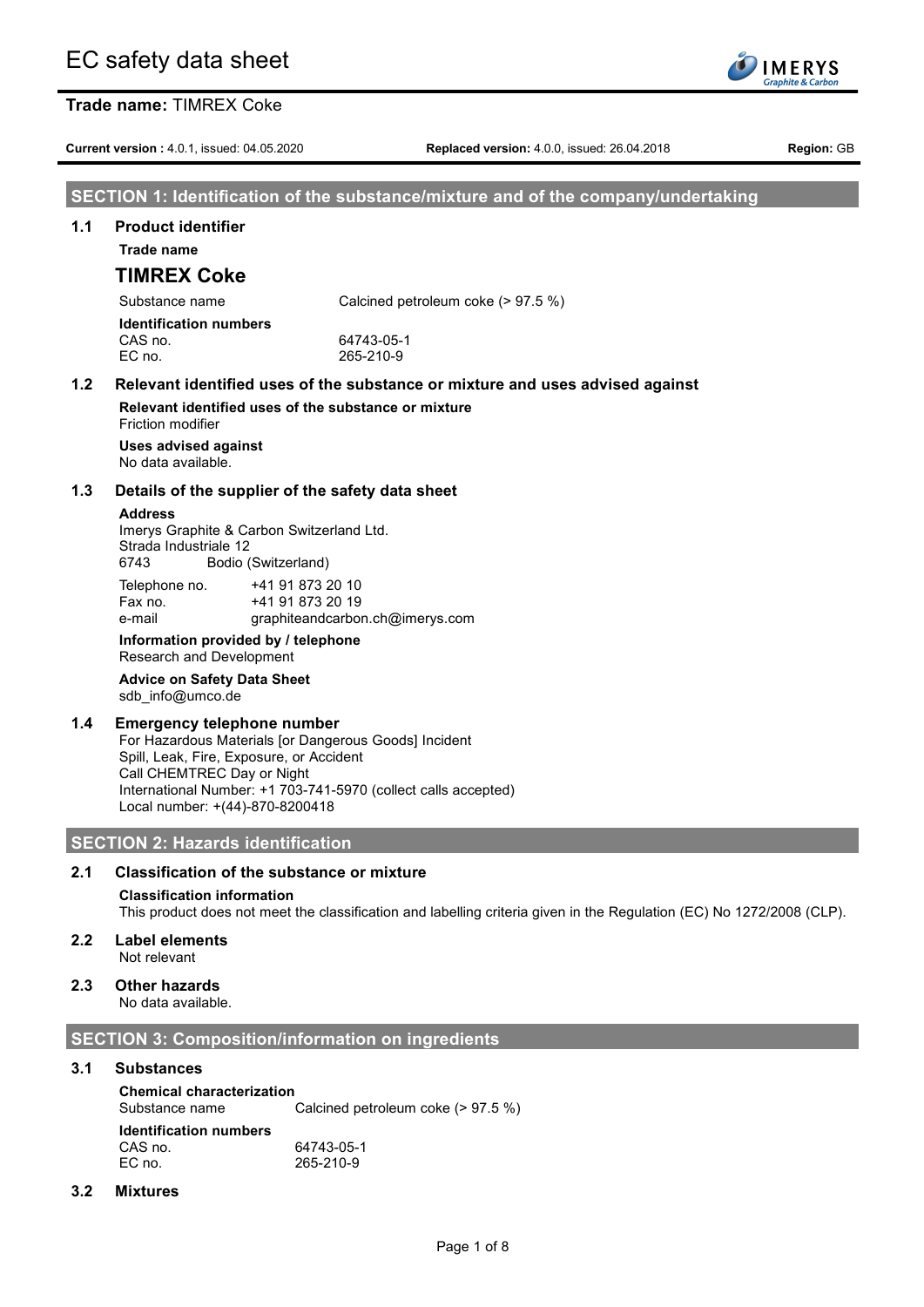**Current version :** 4.0.1, issued: 04.05.2020 **Replaced version:** 4.0.0, issued: 26.04.2018 **Region:** GB

Not applicable. The product is not a mixture.

### **SECTION 4: First aid measures**

### **4.1 Description of first aid measures**

#### **General information**

In case of persisting adverse effects, consult a physician. Remove contaminated clothing and shoes immediately, and launder thoroughly before reusing.

#### **After inhalation**

Remove affected person from the immediate area. Ensure supply of fresh air. Irregular breathing/no breathing: artificial respiration.

#### **After skin contact**

Wash off immediately with soap and water.

# **After eye contact**

Remove contact lenses. Rinse eye thoroughly under running water keeping eyelids wide open and protecting the unaffected eye (at least 10 to 15 minutes).

#### **After ingestion**

Rinse mouth thoroughly with water. Never give anything by mouth to an unconscious person.

#### **4.2 Most important symptoms and effects, both acute and delayed** No data available.

**4.3 Indication of any immediate medical attention and special treatment needed** No data available.

#### **SECTION 5: Firefighting measures**

#### **5.1 Extinguishing media**

### **Suitable extinguishing media** Foam; Water spray jet; Dry chemical extinguisher; Carbon dioxide **Unsuitable extinguishing media**

High power water jet

#### **5.2 Special hazards arising from the substance or mixture**

When exposed to high temperatures may produce hazardous decomposition products such as carbon monoxide, carbon dioxide and smoke. Sulphur dioxide (SO2)

#### **5.3 Advice for firefighters**

Use self-contained breathing apparatus. Wear protective clothing.

# **SECTION 6: Accidental release measures**

# **6.1 Personal precautions, protective equipment and emergency procedures**

#### **For non-emergency personnel**

Refer to protective measures listed in sections 7 and 8. Avoid contact with skin, eyes and clothing. Ensure adequate ventilation. Avoid dust formation.

#### **For emergency responders**

No data available. Personal protective equipment (PPE) - see Section 8.

#### **6.2 Environmental precautions**

Do not discharge into the drains/surface waters/groundwater.

#### **6.3 Methods and material for containment and cleaning up**

Take up mechanically. When collected, handle material as described under the section heading "Disposal considerations".

**6.4 Reference to other sections**

No data available.

### **SECTION 7: Handling and storage**

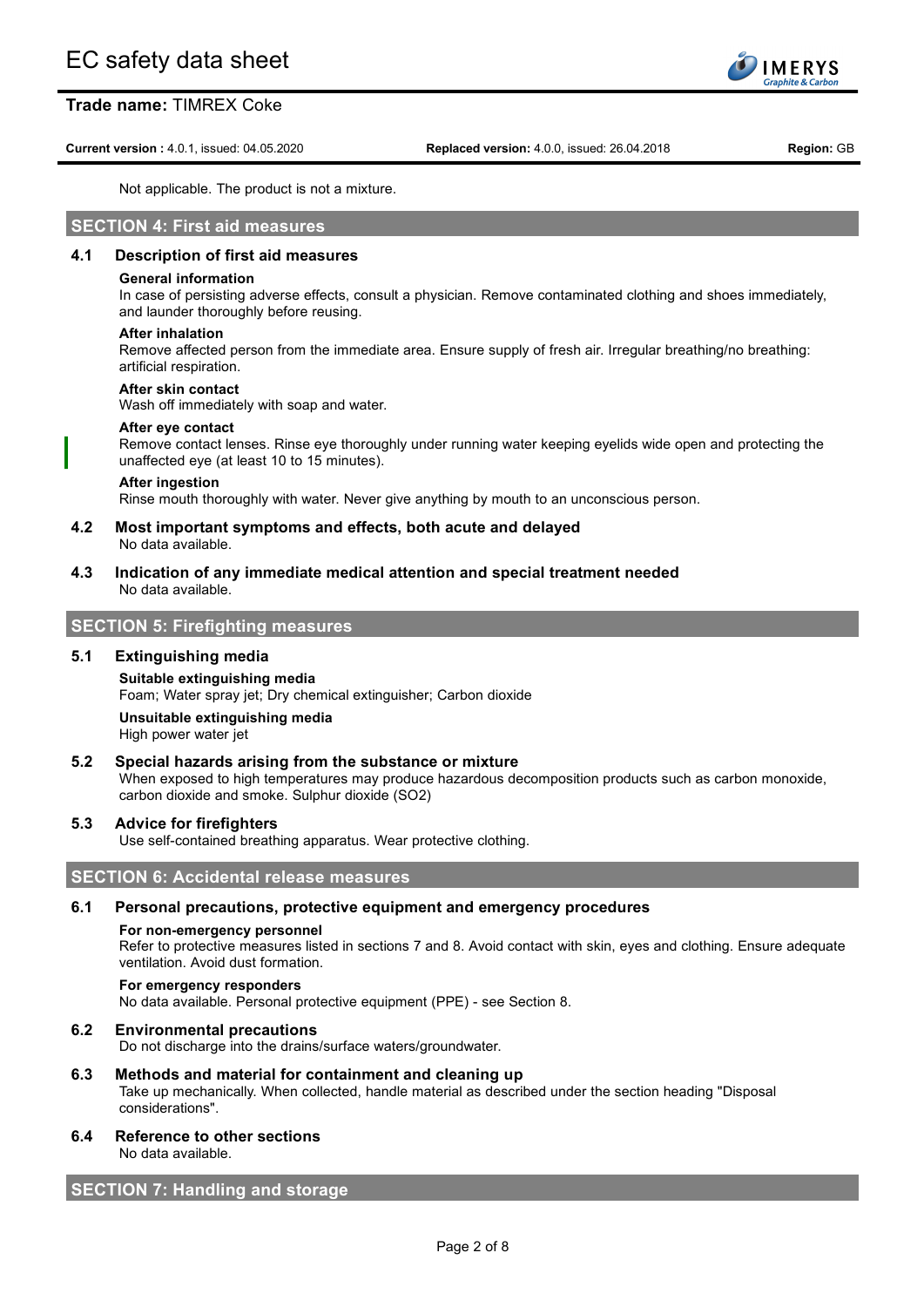**Current version :** 4.0.1, issued: 04.05.2020 **Replaced version:** 4.0.0, issued: 26.04.2018 **Region:** GB

# **7.1 Precautions for safe handling**

## **Advice on safe handling**

Provide good ventilation at the work area (local exhaust ventilation, if necessary). If workplace exposure limits are exceeded, respiratory protection approved for this particular job must be worn.

#### **General protective and hygiene measures**

Do not eat, drink or smoke during work time. Keep away from foodstuffs and beverages. Avoid contact with eyes and skin. Remove soiled or soaked clothing immediately. Wash hands before breaks and after work. Do not inhale dust. Provide eye wash fountain in work area.

#### **Advice on protection against fire and explosion**

Dust can form an explosive mixture with air. Take precautionary measures against static charges. Keep away from sources of heat and ignition.

#### **7.2 Conditions for safe storage, including any incompatibilities**

#### **Technical measures and storage conditions** Keep container tightly closed and dry.

#### **Requirements for storage rooms and vessels**

Containers which are opened must be carefully closed and kept upright to prevent leakage. Always keep in containers of same material as the original.

#### **Incompatible products** None known

#### **7.3 Specific end use(s)**

No data available.

#### **SECTION 8: Exposure controls/personal protection**

#### **8.1 Control parameters**

#### **Occupational exposure limit values**

| <b>No</b> | Substance name                                           | CAS no.                  |                   | EC no. |
|-----------|----------------------------------------------------------|--------------------------|-------------------|--------|
|           | <b>Dust</b>                                              |                          |                   |        |
|           | List of approved workplace exposure limits (WELs) / EH40 |                          |                   |        |
|           | Dust respirable                                          |                          |                   |        |
|           | WEL long-term (8-hr TWA reference period)                |                          | mq/m <sup>3</sup> |        |
|           | Comments                                                 | see Definition 44 "Dust" |                   |        |
|           | List of approved workplace exposure limits (WELs) / EH40 |                          |                   |        |
|           | Dust inhalable                                           |                          |                   |        |
|           | WEL long-term (8-hr TWA reference period)                | 10                       | mq/m <sup>3</sup> |        |
|           | Comments                                                 | see Definition 44 "Dust" |                   |        |

#### **8.2 Exposure controls**

**Appropriate engineering controls**

No data available.

#### **Personal protective equipment**

#### **Respiratory protection**

If workplace exposure limits are exceeded, a respiration protection approved for this particular job must be worn. In case of dust formation, take appropriate measures for breathing protection in the event workplace threshold values are not specified. Dust mask

Respirator FFP2SL (EN 149)

#### **Eye / face protection**

Safety glasses with side protection shield (EN 166)

#### **Hand protection**

Sufficient protection is given wearing suitable protective gloves checked according to i.e. EN 374, in the event of risk of skin contact with the product. Before use, the protective gloves should be tested in any case for its specific workstation suitability (i.e. mechanical resistance, product compatibility and antistatic properties). Adhere to the manufacturer's instructions and information relating to the use, storage, care and replacement of protective gloves. Protective gloves shall be replaced immediately when physically damaged or worn. Design operations thus to avoid

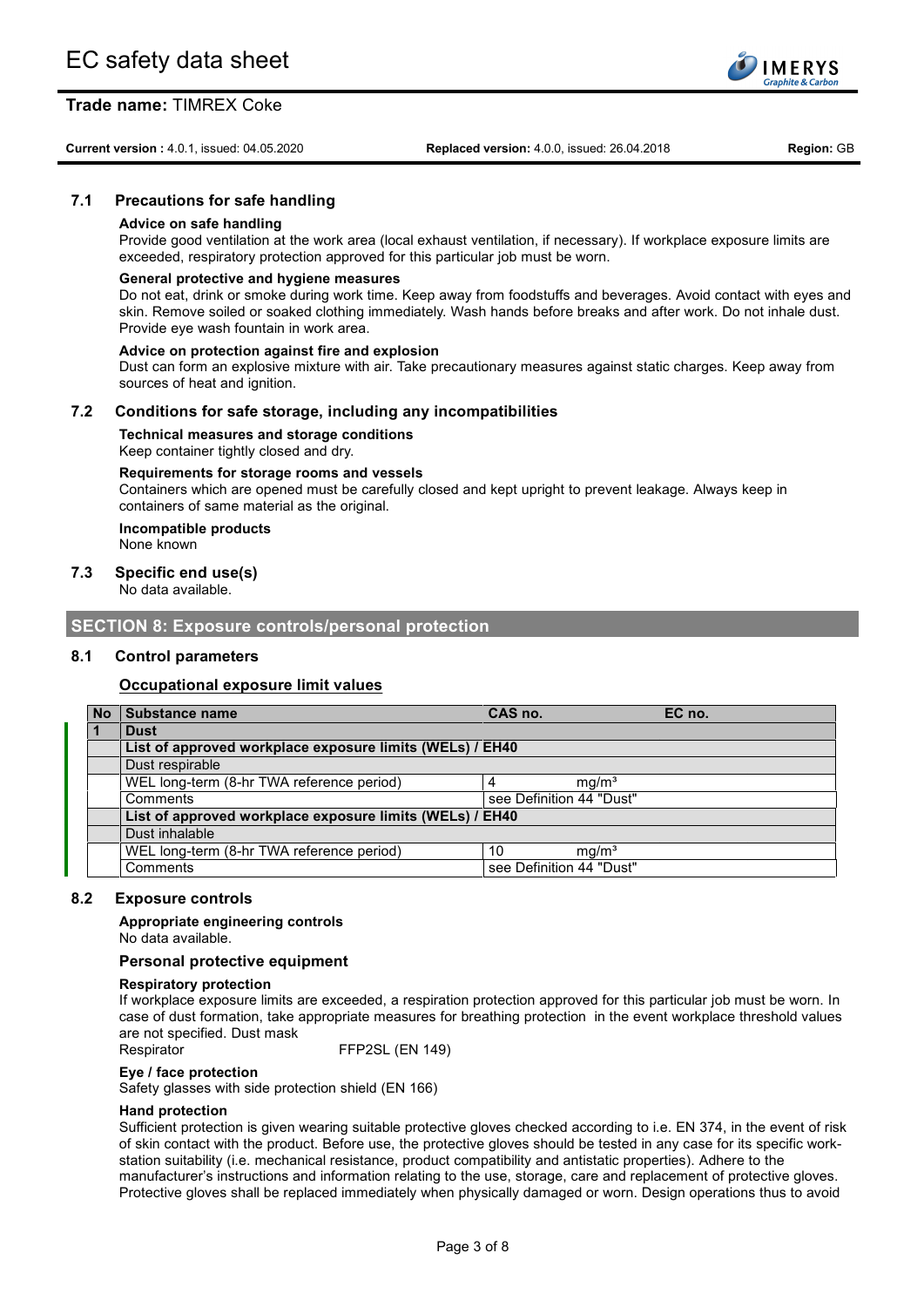**Current version :** 4.0.1, issued: 04.05.2020 **Replaced version:** 4.0.0, issued: 26.04.2018 **Region:** GB

permanent use of protective gloves.

**Other**

Normal chemical work clothing.

**Environmental exposure controls**

No data available.

# **SECTION 9: Physical and chemical properties**

## **9.1 Information on basic physical and chemical properties**

| <b>Form/Colour</b><br>Powder                                       |                                      |            |                           |
|--------------------------------------------------------------------|--------------------------------------|------------|---------------------------|
| grey to black                                                      |                                      |            |                           |
| <b>Odour</b>                                                       |                                      |            |                           |
| odourless                                                          |                                      |            |                           |
| <b>Odour threshold</b><br>No data available                        |                                      |            |                           |
| pH value                                                           |                                      |            |                           |
| No data available                                                  |                                      |            |                           |
| Boiling point / boiling range                                      |                                      |            |                           |
| No data available                                                  |                                      |            |                           |
| Melting point / melting range<br>Value                             | appr.                                | 2000       | $^{\circ}C$               |
| Decomposition point / decomposition range                          |                                      |            |                           |
| No data available                                                  |                                      |            |                           |
| <b>Flash point</b>                                                 |                                      |            |                           |
| Not applicable                                                     |                                      |            |                           |
| Ignition temperature                                               |                                      |            |                           |
| Value<br>Reference substance                                       | $\mathbf{L}$<br>dispersed dust cloud | 600        | $\overline{C}$            |
| Value                                                              | $\mathbf{L}$                         | 365        | $^{\circ}C$               |
| Reference substance                                                | deposited dust                       |            |                           |
| <b>Auto-ignition temperature</b>                                   |                                      |            |                           |
| No data available                                                  |                                      |            |                           |
| <b>Oxidising properties</b>                                        |                                      |            |                           |
| No data available                                                  |                                      |            |                           |
| <b>Explosive properties</b><br>No data available                   |                                      |            |                           |
| <b>Flammability (solid, gas)</b>                                   |                                      |            |                           |
| No data available                                                  |                                      |            |                           |
| Lower flammability or explosive limits                             |                                      |            |                           |
| No data available                                                  |                                      |            |                           |
| <b>Upper flammability or explosive limits</b><br>No data available |                                      |            |                           |
| Vapour pressure                                                    |                                      |            |                           |
| Value<br>Reference temperature                                     | $\,<$                                | 0.01<br>20 | mbar<br>$^{\circ}{\rm C}$ |
| <b>Vapour density</b>                                              |                                      |            |                           |
| No data available                                                  |                                      |            |                           |
| <b>Evaporation rate</b>                                            |                                      |            |                           |

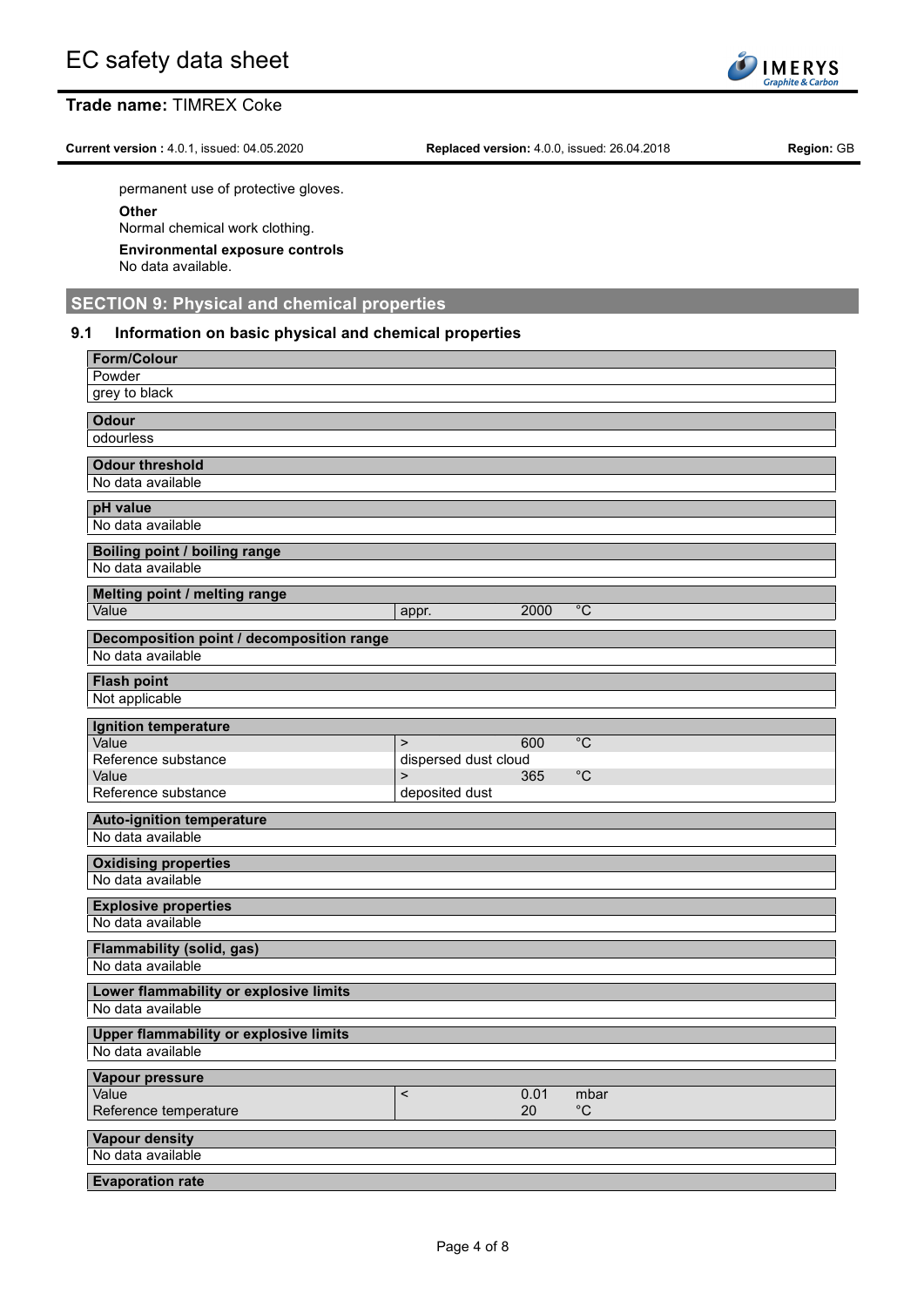

**Current version :** 4.0.1, issued: 04.05.2020 **Replaced version:** 4.0.0, issued: 26.04.2018 **Region:** GB

| No data available                                            |  |  |  |
|--------------------------------------------------------------|--|--|--|
|                                                              |  |  |  |
| <b>Relative density</b>                                      |  |  |  |
| No data available                                            |  |  |  |
|                                                              |  |  |  |
| <b>Density</b>                                               |  |  |  |
| Value<br>2.04<br>g/cm <sup>3</sup><br>2.06<br>$\blacksquare$ |  |  |  |
| $^{\circ}$ C<br>Reference temperature<br>25                  |  |  |  |
|                                                              |  |  |  |
| <b>Bulk density</b>                                          |  |  |  |
| kg/m <sup>3</sup><br>Value<br>800<br>850<br>$\blacksquare$   |  |  |  |
|                                                              |  |  |  |
| Solubility in water                                          |  |  |  |
| Comments<br>insoluble                                        |  |  |  |
|                                                              |  |  |  |
| <b>Solubility(ies)</b>                                       |  |  |  |
| No data available                                            |  |  |  |
| Partition coefficient: n-octanol/water                       |  |  |  |
|                                                              |  |  |  |
| No data available                                            |  |  |  |
| <b>Viscosity</b>                                             |  |  |  |
| No data available                                            |  |  |  |
|                                                              |  |  |  |

# **9.2 Other information**

**Other information** Flammability BZ1: not burning (100 °C), source of ignition: glowing platinium wire, 1000 °C approx. Impact sensitivity: not impact sensitive

| <b>SECTION 10: Stability and reactivity</b> |  |  |  |
|---------------------------------------------|--|--|--|
|---------------------------------------------|--|--|--|

#### **10.1 Reactivity**

Dangerous reactions are not expected if the product is handled according to its intended use.

#### **10.2 Chemical stability** Stable if stored and handled properly.

- **10.3 Possibility of hazardous reactions** None, when used as directed.
- **10.4 Conditions to avoid** Avoid formation of dust. risk of dust explosions
- **10.5 Incompatible materials** none, if handled according to order
- **10.6 Hazardous decomposition products** No hazardous decomposition products known.

# **SECTION 11: Toxicological information**

#### **11.1 Information on toxicological effects**

| <b>Acute oral toxicity</b>         |          |      |       |
|------------------------------------|----------|------|-------|
| LD50                               |          | 2000 | mg/kg |
| Species                            | rat      |      |       |
| Method                             | OECD 401 |      |       |
|                                    |          |      |       |
| <b>Acute dermal toxicity</b>       |          |      |       |
| No data available                  |          |      |       |
| <b>Acute inhalational toxicity</b> |          |      |       |
| No data available                  |          |      |       |
| <b>Skin corrosion/irritation</b>   |          |      |       |
| Duration of exposure               |          | 4    | h     |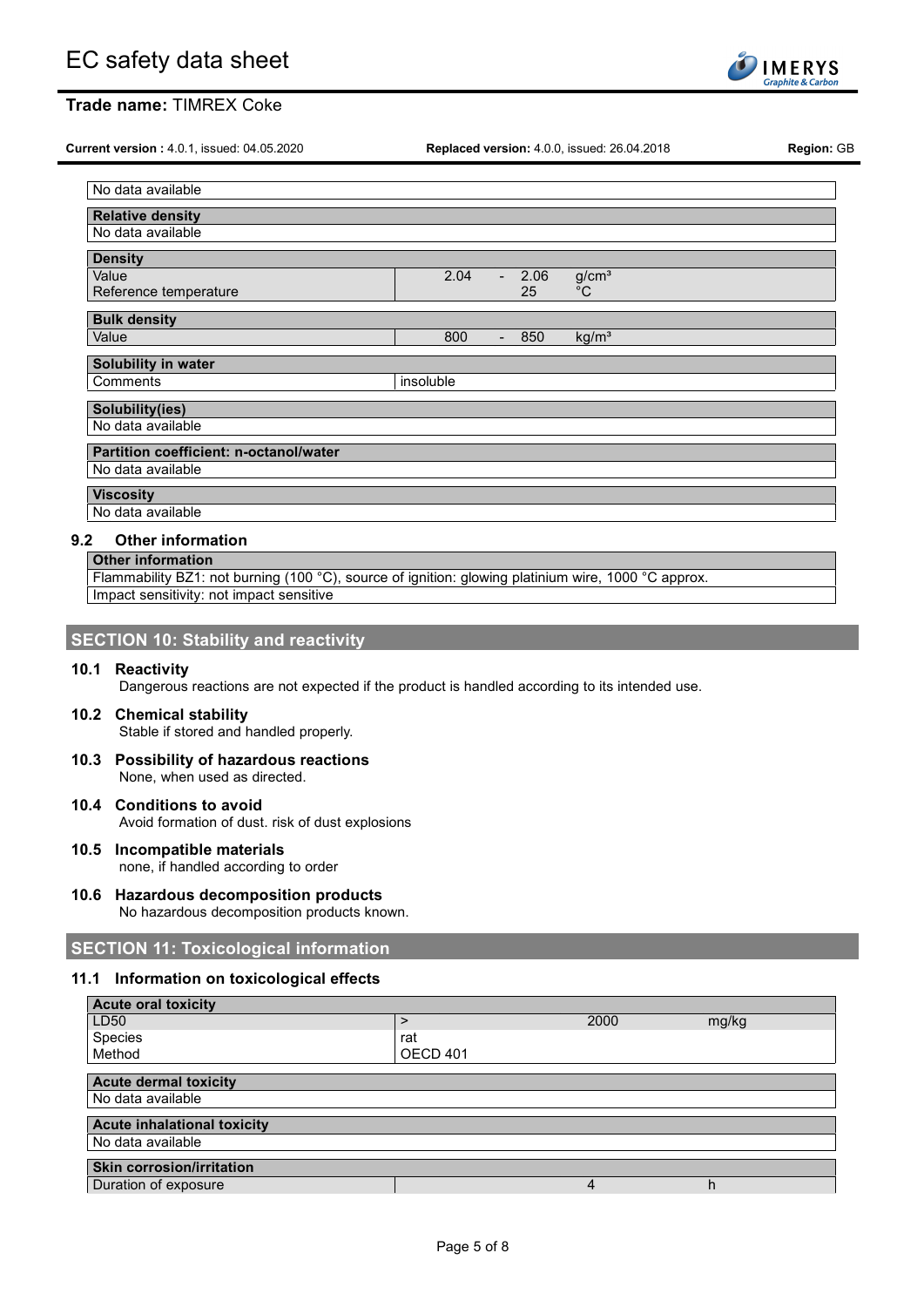| Current version: 4.0.1, issued: 04.05.2020 | <b>Replaced version: 4.0.0, issued: 26.04.2018</b> | Region: GB |
|--------------------------------------------|----------------------------------------------------|------------|
| Species                                    | rabbit                                             |            |
| Method                                     | OECD 404                                           |            |
| Evaluation                                 | non-irritant                                       |            |
| Serious eye damage/irritation              |                                                    |            |
| <b>Species</b>                             | rabbit                                             |            |
| Method                                     | OECD <sub>405</sub>                                |            |
| Evaluation                                 | slightly irritant                                  |            |
| Respiratory or skin sensitisation          |                                                    |            |
| No data available                          |                                                    |            |
| <b>Germ cell mutagenicity</b>              |                                                    |            |
| No data available                          |                                                    |            |
| <b>Reproduction toxicity</b>               |                                                    |            |
| No data available                          |                                                    |            |
| Carcinogenicity                            |                                                    |            |
| No data available                          |                                                    |            |
| <b>STOT - single exposure</b>              |                                                    |            |
| No data available                          |                                                    |            |
| <b>STOT - repeated exposure</b>            |                                                    |            |
| No data available                          |                                                    |            |
| <b>Aspiration hazard</b>                   |                                                    |            |
| No data available                          |                                                    |            |

Contact with the skin and eyes may cause mechanical irritation. Inhalation of dusts may irritate the respiratory tract.

# **SECTION 12: Ecological information**

# **12.1 Toxicity**

| <b>Toxicity to fish (acute)</b>      |
|--------------------------------------|
| No data available                    |
| <b>Toxicity to fish (chronic)</b>    |
| No data available                    |
| <b>Toxicity to Daphnia (acute)</b>   |
| No data available                    |
| <b>Toxicity to Daphnia (chronic)</b> |
| No data available                    |
| Toxicity to algae (acute)            |
| No data available                    |
| <b>Toxicity to algae (chronic)</b>   |
| No data available                    |
| <b>Bacteria toxicity</b>             |
| No data available                    |

# **12.2 Persistence and degradability**

**Biodegradability**<br> **Evaluation** 

not degradable

### **12.3 Bioaccumulative potential**

No data available.

## **12.4 Mobility in soil**

No data available.

 $\overline{a}$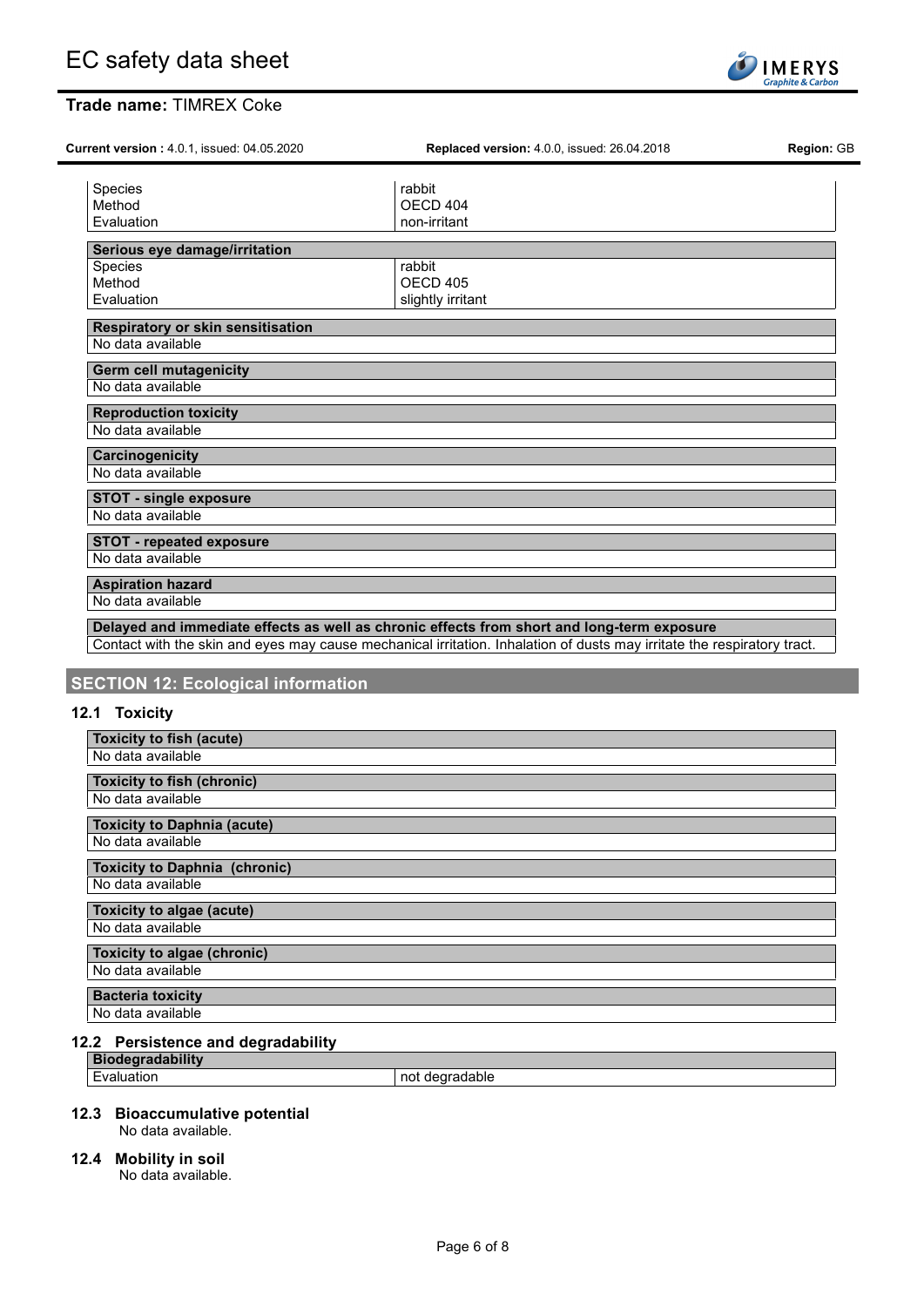**Current version :** 4.0.1, issued: 04.05.2020 **Replaced version:** 4.0.0, issued: 26.04.2018 **Region:** GB

**IMERYS** aphite & Carl

# **12.5 Results of PBT and vPvB assessment**

No data available.

# **12.6 Other adverse effects**

No data available.

#### **12.7 Other information**

#### **Other information**

Do not discharge product unmonitored into the environment.

### **SECTION 13: Disposal considerations**

#### **13.1 Waste treatment methods**

#### **Product**

Disposal of the product should be carried out in accordance with all applicable regulations following consultation with the responsible local authority and the disposal company in an authorised and suitable disposal facility. Allocation of a waste code number, according to the European Waste Catalogue, should be carried out in agreement with the regional waste disposal company.

#### **Packaging**

Residuals must be removed from packaging and when emptied completely disposed of in accordance with the regulations for waste removal. Incompletely emptied packaging must be disposed of in the form of disposal specified by the regional disposer.

### **SECTION 14: Transport information**

#### **14.1 Transport ADR/RID/ADN**

The product is not subject to ADR/RID/ADN regulations.

#### **14.2 Transport IMDG** The product is not subject to IMDG regulations.

- **14.3 Transport ICAO-TI / IATA** The product is not subject to ICAO-TI / IATA regulations.
- **14.4 Other information** No data available.
- **14.5 Environmental hazards** Information on environmental hazards, if relevant, please see 14.1 - 14.3.
- **14.6 Special precautions for user** No data available.
- **14.7 Transport in bulk according to Annex II of Marpol and the IBC Code** Not relevant

# **SECTION 15: Regulatory information**

# **15.1 Safety, health and environmental regulations/legislation specific for the substance or mixture EU regulations**

**Regulation (EC) No 1907/2006 (REACH) Annex XIV (List of substances subject to authorisation)** In accordance with the Reach regulation (EC) 1907/2006, the product does not contain any substances that are

# considered as subject to listing in annex XIV, inventory of substances requiring authorisation. **REACH candidate list of substances of very high concern (SVHC) for authorisation**

In accordance with article 57 and article 59 of the Reach regulation (EC) 1907/2006, this substance is not considered as subject to listing in annex XIV, inventory of substances requiring authorisation ("Authorization list").

#### **Regulation (EC) No 1907/2006 (REACH) Annex XVII: RESTRICTIONS ON THE MANUFACTURE, PLACING ON THE MARKET AND USE OF CERTAIN DANGEROUS SUBSTANCES, PREPARATIONS AND ARTICLES**

The substance is not subject to the provisions of annex XVII (restriction entries) of the Reach regulation (EC) 1907/2006.